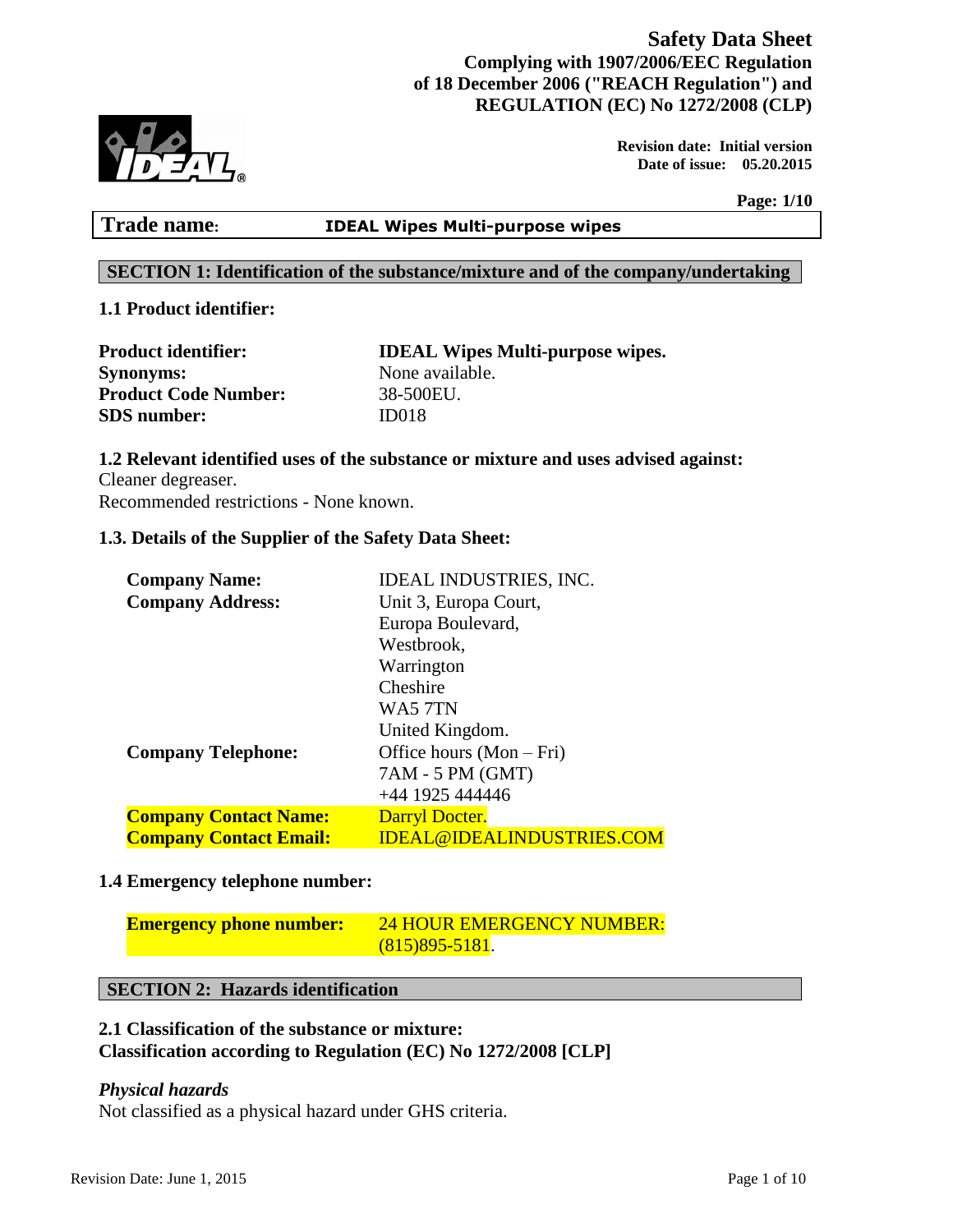IDEAL Wipes Multi-purpose wipes SDS#: ID018

# *Health hazards* Eye irritation, Category 2.

#### *Environmental hazards*

Not classified as an environmental hazard under GHS criteria.

### **2.2: Label elements:**

**Hazard pictograms:**



**Signal word: WARNING.**

**Hazard statements:** H319 Causes serious eye irritation.

#### **Precautionary statements:**

#### **Prevention:**

P264 - Wash hands thoroughly after handling. P280 - Wear eye protection/face protection.

#### **Response:**

P305+P351+P338 – IF IN EYES: Rinse cautiously with water for several minutes. Remove contact lenses, if present and easy to do. Continue rinsing. P337+P313 - If eye irritation persists: Get medical advice/attention.

#### **Storage:**

No storage precautionary statements required.

#### **Disposal:**

No disposal precautionary statements required.

#### **Supplemental Hazard information (EU):** Not applicable.

#### **2.3 Other hazards:**

**Hazard(s) not otherwise Classified (HNOC):** None known.

# **SECTION 3: Composition/information on ingredients**

### **3.1 Substances: NA**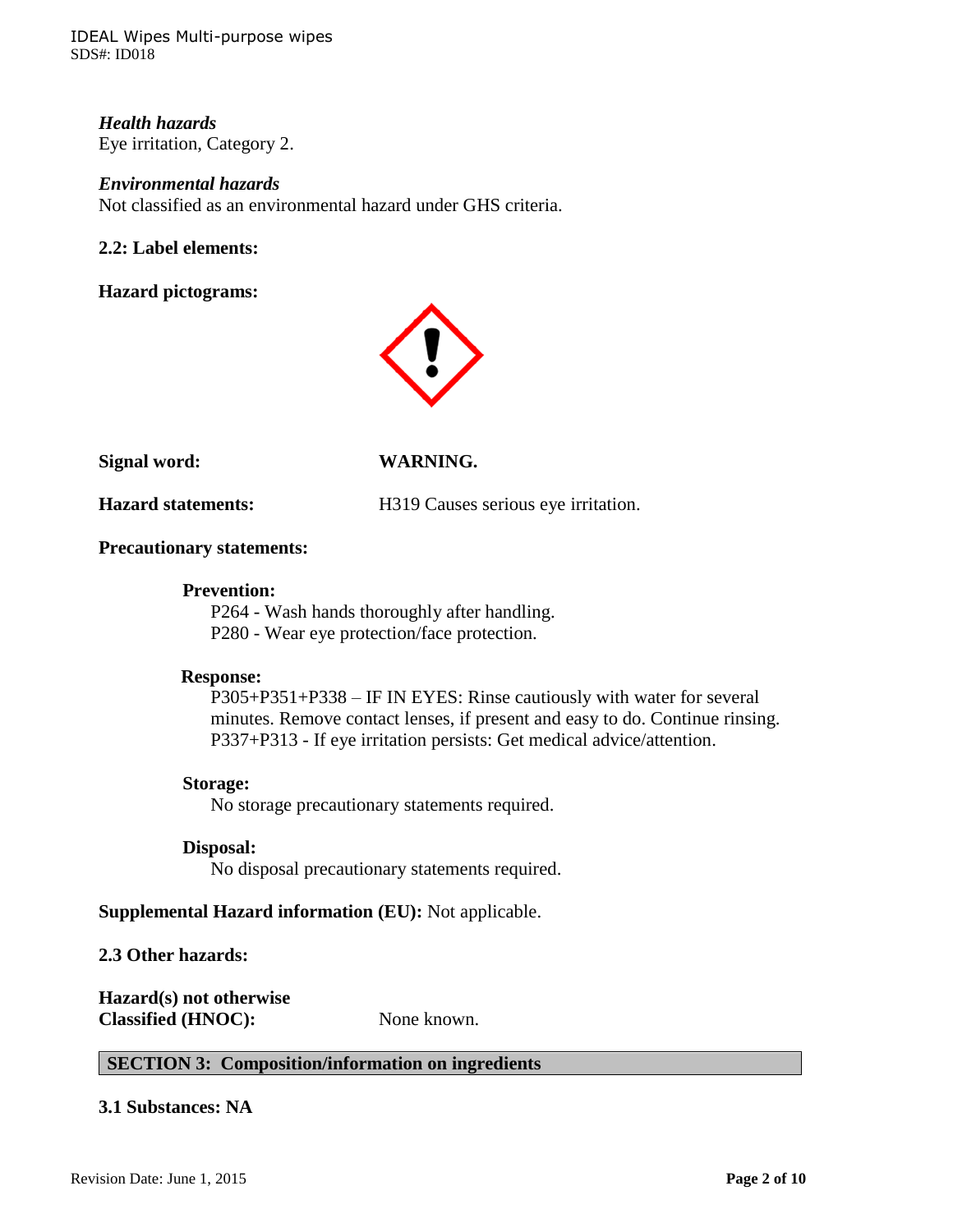# **3.2 Mixtures:**

| <b>Chemical name</b>               | CAS#                     | <b>Concentration</b><br>(weight $\%$ ) | <b>Classification according to</b><br>Regulation (EC) No 1278/2008<br>$CLP$ ).                                                |
|------------------------------------|--------------------------|----------------------------------------|-------------------------------------------------------------------------------------------------------------------------------|
| <b>Blend of Alcohol</b><br>paneths | 68131-39-5<br>68439-46-3 | $< 5\%$                                | Skin irrit, Cat 2 - H315<br>Eye irrit, Cat $1 - H318$<br>Hazardous to the aquatic environment,<br>Chronic hazard Cat 3 – H412 |

# **SECTION 4: First aid measures**

# **4.1 Description of first aid measures:**

**Inhalation:** Move to fresh air. Get medical attention if symptoms develop.

**Skin contact:** Immediately remove excess chemical and contaminated clothing; thoroughly wash contaminated skin with mild soap and water. If irritation persists after washing seek medical attention. Clean contaminated clothing before reuse.

**Eye contact:** Thoroughly flush eyes with large amounts of clean low-pressure water for at least 15 minutes, occasionally lifting upper and lower eye lids. If irritation persists, seek medical attention.

**Ingestion:** If victim is conscious and able to swallow, have the victim drink water to dilute. Never give anything by mouth if victim is unconscious or having convulsions. Induce vomiting only if advised by a physician or Poison Control Centre. CALL A DOCTOR or PHYSICIAN IMMEDIATELY.

# **4.2 Most important symptoms and effects, both acute and delayed:**

Eye contact may be slightly irritating. May be harmful if ingested. Inhaling mist may cause irritation to respiratory tract. Prolonged contact may cause skin to become dry or minor irritation.

# **4.3 Indication of any immediate medical attention and special treatment needed:**

If any symptoms are observed, contact a physician and give them this SDS sheet.

# **SECTION 5: Firefighting measures**

#### **5.1 Extinguishing media:**

**Suitable extinguishing media:** After water evaporates residue can burn. Use water spray, carbon dioxide, alcohol type or universal type foam applied in accordance with the manufacturer's instructions.

**Unsuitable extinguishing media:** No data available.

# **5.2 Special hazards arising from the substance or mixture:**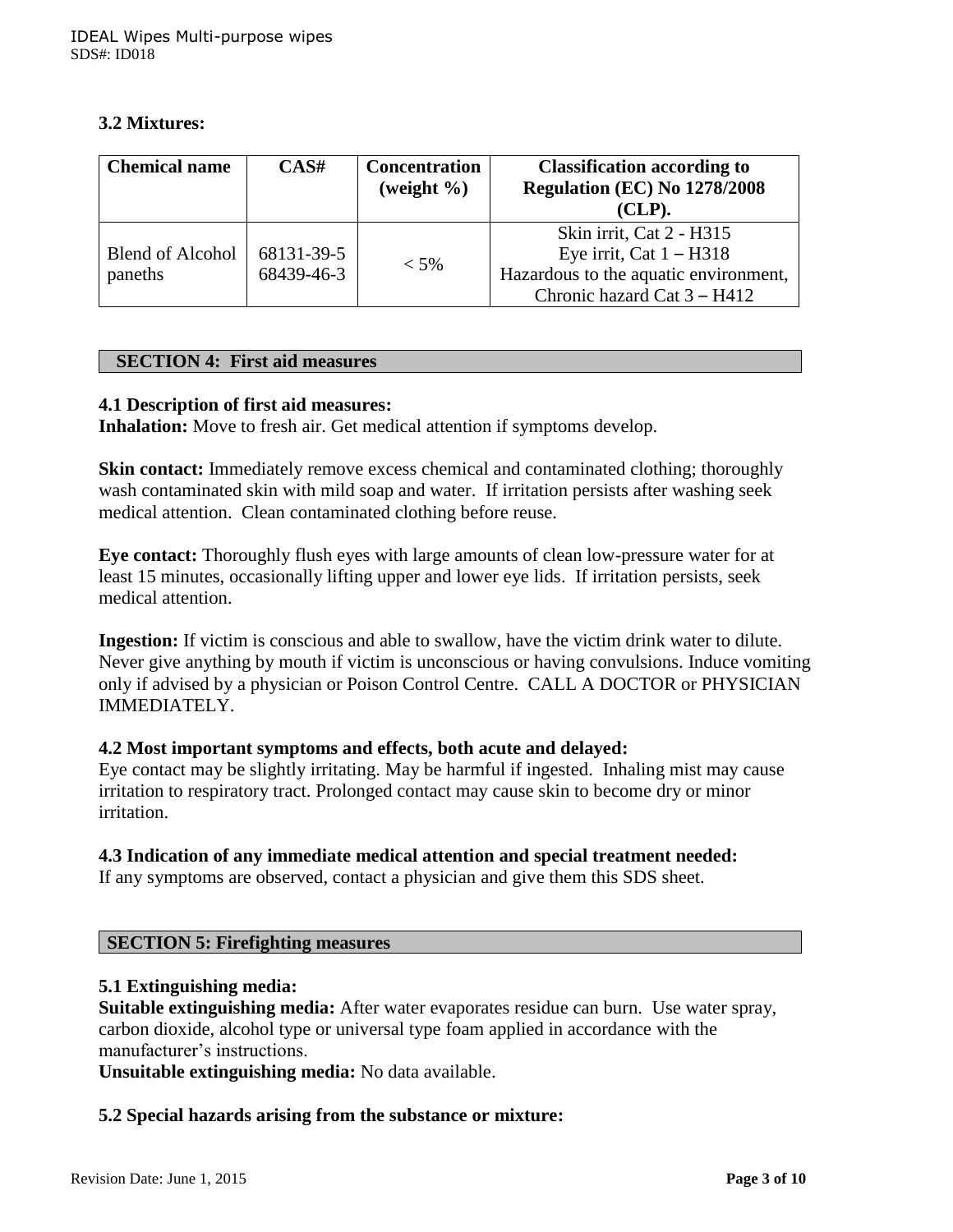None known. Use water to keep fire-exposed containers cool. Hazardous combustion products: May include and are not limited to oxides of carbon.

# **5.3 Advice for firefighters:**

For fire involving this material, do not enter any enclosed or confined fire space without proper protective equipment. Use self-contained breathing apparatus with full face shield to protect against the hazardous effects of combustion products and oxygen deficiencies.

# **SECTION 6: Accidental release measures**

# **6.1 Personal precautions, protective equipment and emergency procedures:**

For non-emergency personnel:

Keep unnecessary personnel away. Keep people away from and upwind of spill/leak.

For emergency responders:

Wear appropriate protective equipment, including respiratory protection, as conditions warrant (see Section 8).

### **6.2 Environmental precautions:**

Avoid release to the environment. Contact local authorities in case of spillage to drain/aquatic Prevent further leakage or spillage if safe to do so. Do not contaminate water. Avoid discharge into drains, water courses or onto the ground.

# **6.3 Methods and material for containment and cleaning up:**

Ventilate area. Collect for disposal. Clean up remaining materials from spill with suitable absorbent. Clean area as appropriate since some material, even in small quantities; may present a slip hazard. Observe all personal protection equipment recommendations.

#### **6.4 Reference to other sections:**

See Sections 2 and 7 for additional information on hazards and precautionary measures. See Section 8 for personal protection equipment recommendations.

#### **SECTION 7: Handling and Storage**

# **7.1 Precautions for safe handling:**

Avoid contact with eyes, skin and clothing. Handle and open container with care. Empty containers may contain product residue. Do not reuse

empty containers without commercial cleaning and reconditioning. Wear personal protective equipment. Use good personal hygiene practices and wear appropriate personal protective equipment as required (see section 8).

# **7.2 Conditions for safe storage, including any incompatibilities:**

Keep Out of Reach of Children. Keep away from heat, sparks, flame, static electricity, or other sources of ignition. Where flammable mixtures may be present, equipment safe for such locations should be used. Store in a cool, dry place away from incompatible materials. **7.3 Specific end use(s):**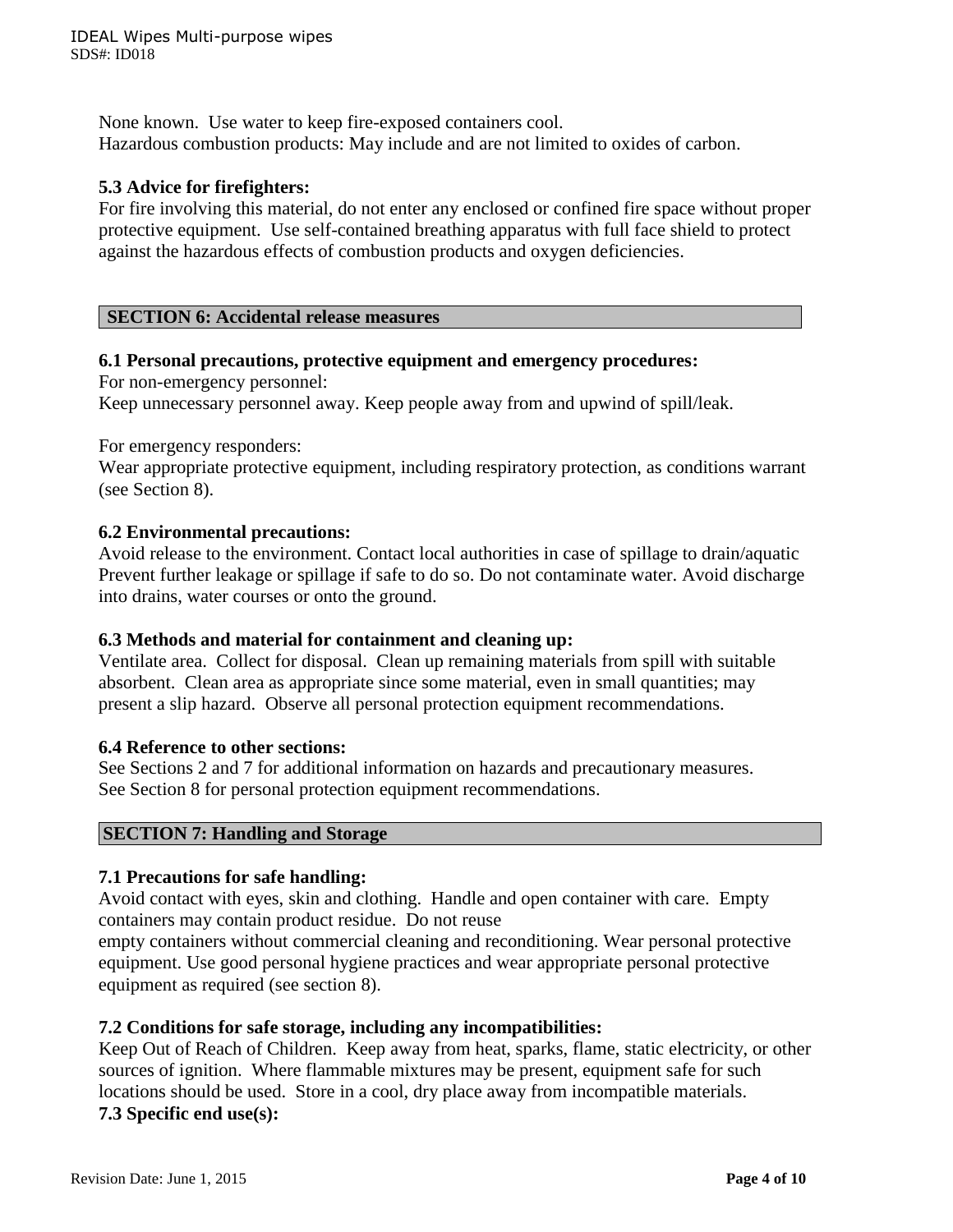Cleaner degreaser

#### **SECTION 8: Exposure controls/personal protection**

#### **8.1 Control parameters Occupational Exposure limit values:**

| European Union Permissible Exposure Limits (Regulation EU 453/2010) |                             |                                                                                      |
|---------------------------------------------------------------------|-----------------------------|--------------------------------------------------------------------------------------|
| <b>Substance</b>                                                    | exposure limits<br>(BOELVs) | <b>Binding occupational   Indicative occupational</b><br>exposure limits<br>(IOELVs) |
| Blend of Alcohol paneths                                            | No data available           | No data available                                                                    |

**Appropriate engineering controls:** General (mechanical) room ventilation is expected to be adequate. Handle in accordance with good industrial hygiene and safety practice. Wash hands before breaks and at the end of workday.

#### **Personal protection equipment:**

**Eye and face protection:** None required but the use of safety glasses is recommended. Use equipment for eye protection tested and approved under appropriate government standards such as EN 166:2001. Eye fountain in work area is recommended but not necessary.

#### **Skin protection:** None required

**Hand protection:** None required but use of chemical resistant (rubber, nitrile) gloves is recommended. Gloves must be inspected prior to use. Use proper glove removal technique (without touching glove's outer surface) to avoid skin contact with this product. Dispose of contaminated gloves after use in accordance with applicable laws and good laboratory practices. Wash and dry hands.

#### **Other skin protection:** None required

**Respiratory protection:** None required. Use supplied-air respiratory protection in enclosed spaces, if needed.

**Thermal hazards:** No data available

 **Environmental exposure controls:** No data available.

.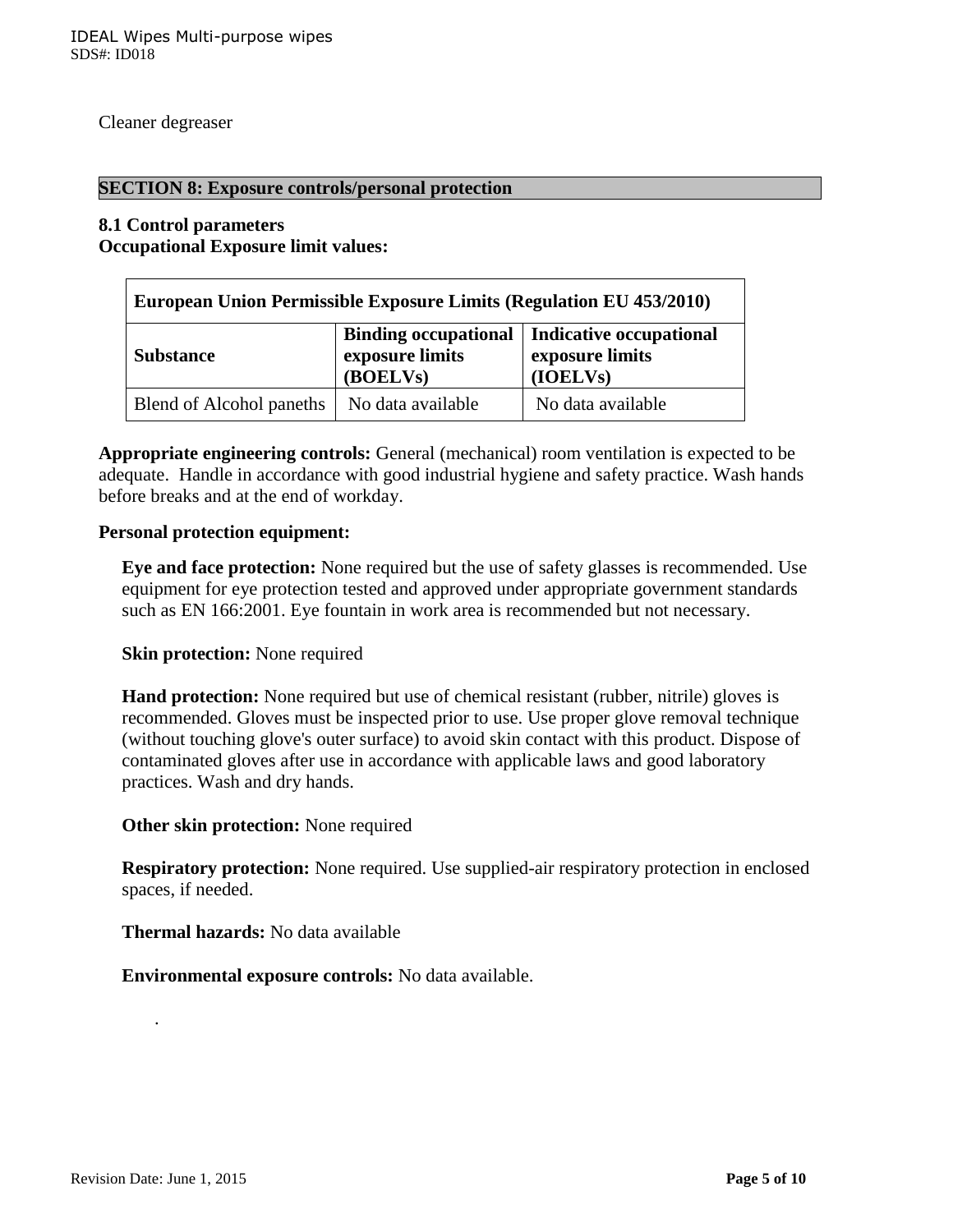# **SECTION 9: Physical and chemical properties**

### **9.1 Information on basic physical and chemical properties:**

| Appearance:                                                | Clear liquid.                                  |
|------------------------------------------------------------|------------------------------------------------|
| <b>Colour:</b>                                             | Clear.                                         |
| Odour:                                                     | Citrus.                                        |
| <b>Odour threshold:</b>                                    | No data available                              |
| pH:                                                        | $5.0 - 8.0$                                    |
| <b>Melting point/freezing point:</b>                       | No data available                              |
| <b>Initial boiling point and</b>                           | $212 \text{ }^{\circ}F(100 \text{ }^{\circ}C)$ |
| boiling range:                                             |                                                |
| <b>Flash point:</b>                                        | $>300$ <sup>o</sup> F                          |
| <b>Evaporation rate:</b>                                   | No data available                              |
| <b>Flammability (solid, gas):</b>                          | The product is not flammable.                  |
| <b>Upper/lower flammability or explosive limits</b>        |                                                |
| <b>Flammability limit – lower %):</b>                      | Not applicable                                 |
| <b>Flammability limit – upper <math>(\%):</math></b>       | Not applicable                                 |
| Explosive limit – lower $(\%):$                            | Not applicable                                 |
| Explosive limit – upper $(\%):$                            | Not applicable                                 |
| Vapour pressure:                                           | No data available                              |
| <b>Vapour density:</b>                                     | No data available                              |
| <b>Relative Density:</b>                                   | 1.00                                           |
| Solubility(ies):                                           | Dispersible in water                           |
| Partition coefficient (n-octanol/water): No data available |                                                |
| <b>Auto-ignition temperature:</b>                          | No data available                              |
| <b>Decomposition temperature:</b>                          | No data available                              |
| <b>Viscosity:</b>                                          | No data available                              |
| <b>Explosive properties:</b>                               | No data available                              |
| <b>Oxidising properties:</b>                               | No data available                              |
| 9.2 Other information:                                     |                                                |
| Percent volatile by volume (%):                            | No data available                              |
| Percent solid by weight:                                   | <15%                                           |

# **SECTION 10: Stability and Reactivity**

#### **10.1 Reactivity:**

Not chemically reactive.

# **10.2 Chemical stability:**

Stable under normal ambient and anticipated conditions of use.

# **10.3 Possibility of hazardous reactions:**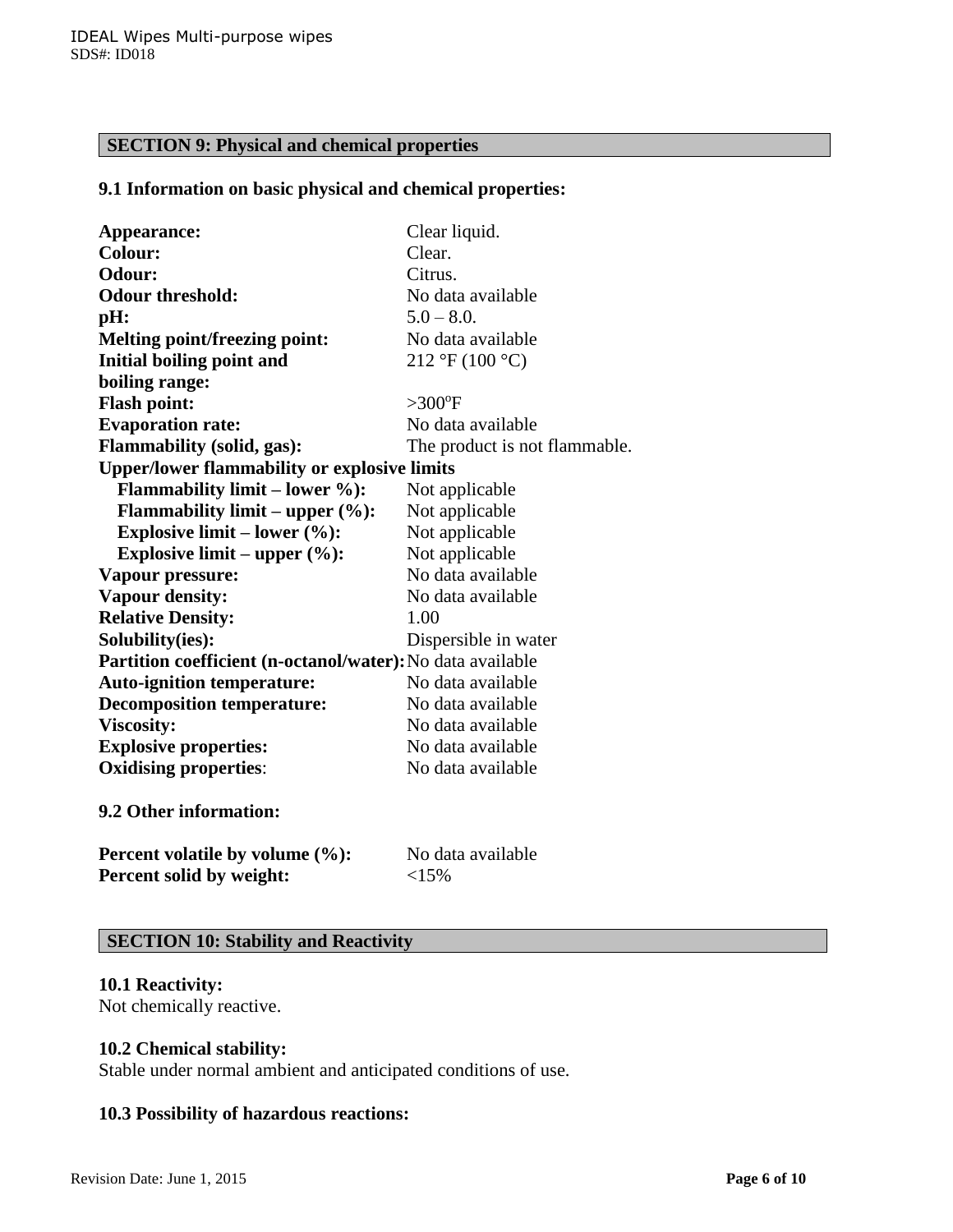Hazardous reactions not anticipated.

#### **10.4 Conditions to avoid:**

Extreme temperatures.

# **10.5 Incompatible materials:**

Avoid strong oxidizing agents.

#### **10.6 Hazardous decomposition products:**

May include and are not limited to oxides of carbon.

# **SECTION 11: Toxicological information**

#### **11.1 Information on toxicological effects:**

# **Acute Toxicity Numerical measures of toxicity:**

# **Ingredient Information:**

| <b>Substance</b>                   | <b>Test Type (species)</b> | <b>Value</b>      |
|------------------------------------|----------------------------|-------------------|
| <b>Blend of Alcohol</b><br>paneths | $LD_{50}$ Oral (Rat)       | $>$ 2000 mg/kg    |
|                                    | $LD_{50}$ Dermal (Rabbit)  | $>$ 2000 mg/kg    |
|                                    | $LC_{50}$ Inhalation (Rat) | No data available |

#### **Product Acute Toxicity Estimates:**

Acute Oral Toxicity – no data available Acute Dermal Toxicity - no data available Acute Inhalation Toxicity - no data available

| <b>Skin corrosion/irritation:</b>         | Prolonged contact may cause skin to become dry or<br>minor irritation.                                                                                                                                   |
|-------------------------------------------|----------------------------------------------------------------------------------------------------------------------------------------------------------------------------------------------------------|
| Serious eye damage/irritation:            | May cause irritation to the eyes.                                                                                                                                                                        |
| <b>Respiratory or skin sensitisation:</b> | No information available on the mixture, however<br>none of the components have been classified as a<br>respiratory or skin sensitiser (or are below the<br>concentration threshold for classification). |
| <b>Germ cell mutagenicity:</b>            | No information available on the mixture, however<br>none of the components have been classified for<br>germ cell mutagenicity (or are below the<br>concentration threshold for classification).          |
| <b>Carcinogenicity:</b>                   | No information available on the mixture, however<br>none of the components are listed as being                                                                                                           |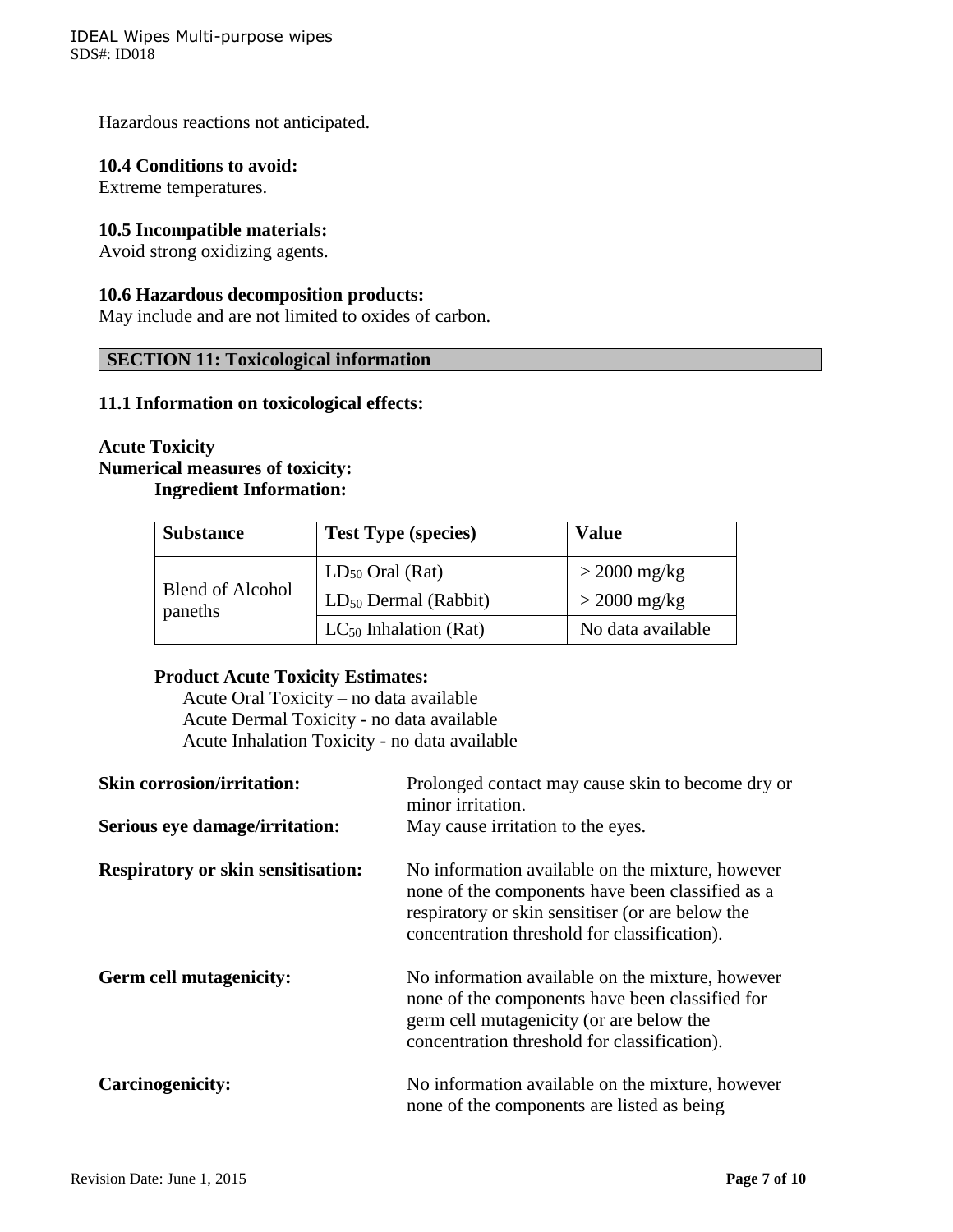|                               | carcinogenic according to EU legislation such as<br>Directive 2004/37/EC (carcinogens and mutagens).                                                                                           |
|-------------------------------|------------------------------------------------------------------------------------------------------------------------------------------------------------------------------------------------|
| <b>Reproductive toxicity:</b> | No information available on the mixture, however<br>none of the components have been classified for<br>reproductive toxicity (or are below the concentration<br>threshold for classification). |
| <b>STOT-single exposure:</b>  | No information available on the mixture, however<br>none of the components have been classified for<br>STOT SE (or are below the concentration threshold<br>for classification).               |
| <b>STOT-repeat exposure:</b>  | No information available on the mixture, however<br>none of the components have been classified for<br>STOT RE (or are below the concentration threshold<br>for classification).               |
| <b>Aspiration hazard:</b>     | No information available on the mixture, however<br>none of the components have been classified for<br>Aspiration hazard (or are below the concentration<br>threshold for classification).     |

# **SECTION 12: Ecological information**

# **12.1 Toxicity:**

**Product data:** No data available **Ingredient Information:**

| <b>Substance</b>            | <b>Test</b><br><b>Type</b> | <b>Species</b>                            | <b>Value</b>            |
|-----------------------------|----------------------------|-------------------------------------------|-------------------------|
|                             | $LC_{50}$                  | Fish                                      | 5 - 10 mg/l, 96 hours   |
| Blend of Alcohol<br>paneths | $LC_{50}$                  | <b>Aquatic Invertebrates</b><br>(Daphnia) | 5 - 10 mg/l, 48 hours   |
|                             | $EC_{50}$                  | Algae                                     | 10 - 100 mg/l, 72 hours |

# **12.2 Persistence and degradability:**

No data available.

# **12.3 Bioaccumulative potential:**

No data available.

# **12.4 Mobility in soil:**

No data available.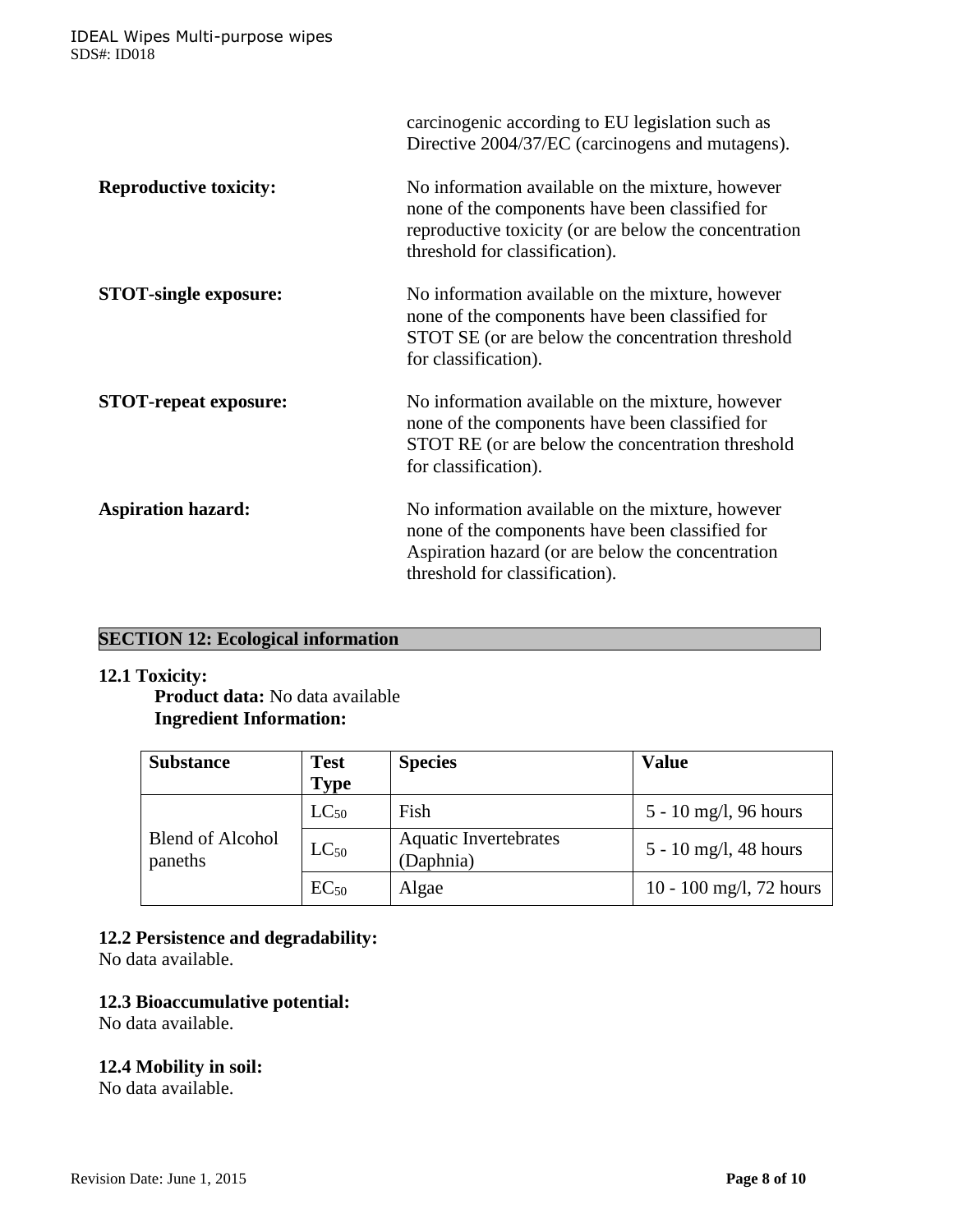IDEAL Wipes Multi-purpose wipes SDS#: ID018

#### **12.5 Results of PBT and vPvB assessment:**

No data available.

#### **12.6 Other adverse effects:**

No data available.

#### **12.7 Additional information:**

No data available.

# **SECTION 13: Disposal considerations**

#### **13.1 Waste treatment methods:**

This product, in its present state, when discarded or disposed of, may be a hazardous waste according to LoW.

Dispose in accordance with all applicable regulations.

See Sections 7 and 8 for information on handling, storage and personal protection and Section 9 for physical/chemical properties.

#### **SECTION 14: Transport Information**

| <b>14.1. UN number:</b><br>14.2. UN proper shipping name:<br>14.3. Transport hazard class(es):<br>14.4. Packing group: | This material is not classified<br>Not applicable<br>Not applicable<br>Not applicable |
|------------------------------------------------------------------------------------------------------------------------|---------------------------------------------------------------------------------------|
| 14.5. Environmental hazards:                                                                                           | Not a marine pollutant                                                                |
| 14.6. Special precautions for user:                                                                                    | None known                                                                            |

**14.7. Transport in bulk according to Annex II of MARPOL 73/78 and the IBC Code.** No further relevant information available.

# **SECTION 15: Regulatory Information**

#### **15.1 Safety, health and environmental regulations/legislation specific for the substance or mixture.**

Classification according to Regulation (EC) No 1272/2008 [CLP]: Product is classified as hazardous under CLP.

European Inventory of Existing Commercial Chemical Substances (EINECS): Product is not listed (although components of this mixture may be listed).

#### **15.2 Chemical Safety Assessment:**

No data available.